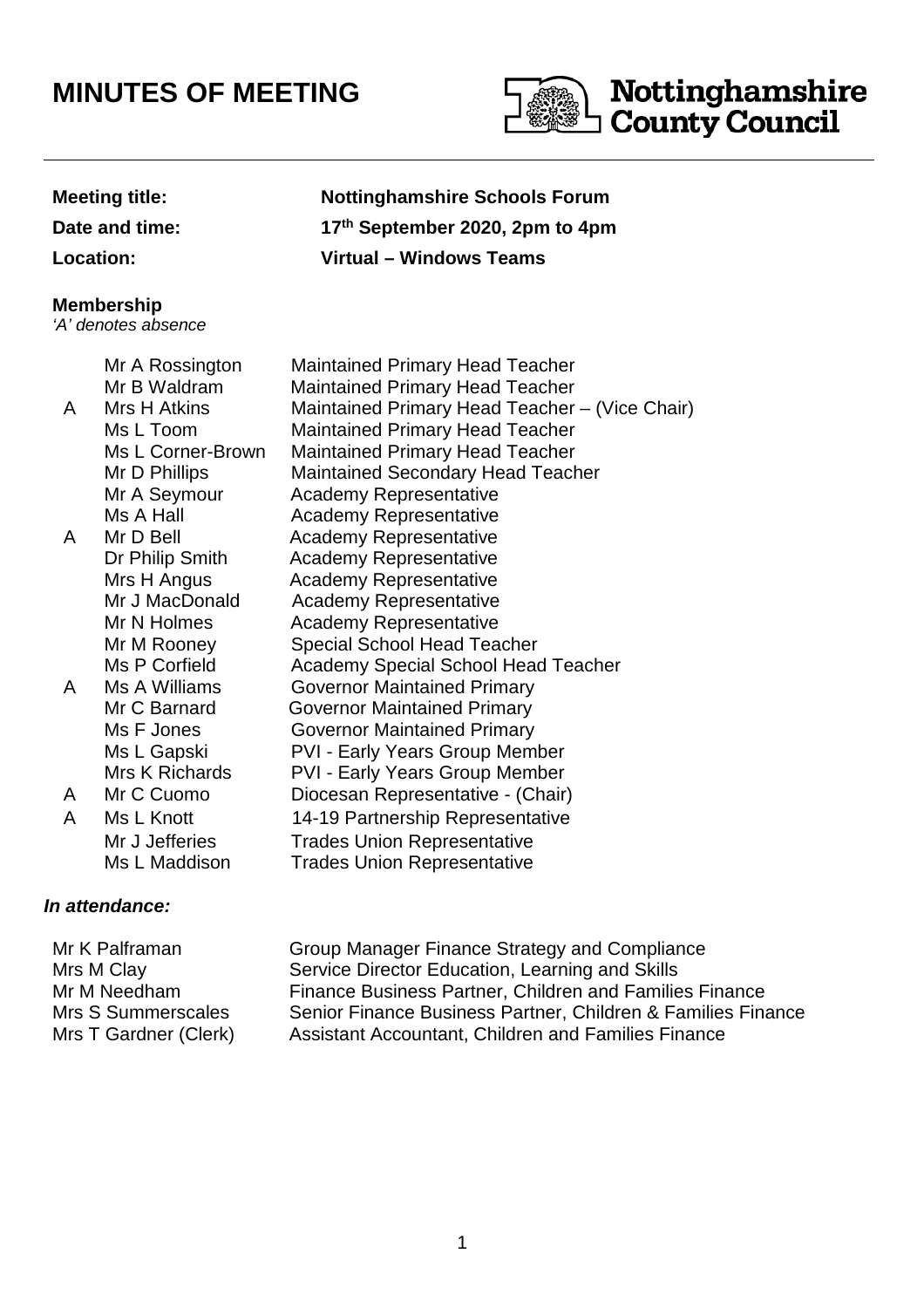| $\mathbf{1}$ . | Welcome                                                                                                                                                                                                                                                                                                                                                                                         |               |
|----------------|-------------------------------------------------------------------------------------------------------------------------------------------------------------------------------------------------------------------------------------------------------------------------------------------------------------------------------------------------------------------------------------------------|---------------|
|                | Marion Clay welcomed all members to the forums virtual meeting on Microsoft Teams.                                                                                                                                                                                                                                                                                                              |               |
|                | <b>Apologies</b>                                                                                                                                                                                                                                                                                                                                                                                |               |
|                | Apologies were received from Helen Atkins, Amanda Williams, Louise Knott and Colin Pettigrew.                                                                                                                                                                                                                                                                                                   |               |
|                | Carlo Cuomo and David Bell have both resigned from the school forum.<br>Carlo who has been a member of the forum for the past 9 years, as the chair for the last 5 years, Marion<br>Clay will draft a letter to thank Carlo for all his work.                                                                                                                                                   |               |
| 2.             | Minutes $-18th$ June 2020                                                                                                                                                                                                                                                                                                                                                                       | <b>ACTION</b> |
|                | <u>Minster School – application of the minimum per pupil methodology</u><br>Letter to ESFA regards the schools MPP methodology is required. Letter will come from LA<br>and Schools Forum – carry forward action to next meeting                                                                                                                                                                | <b>SS/TG</b>  |
|                | Minutes approved as accurate and correct                                                                                                                                                                                                                                                                                                                                                        |               |
| 3.             | 3a - Election of Chair & Vice Chair                                                                                                                                                                                                                                                                                                                                                             |               |
|                | Neil Holmes nominated James Macdonald for chair, 2 <sup>nd</sup> by Andy Seymour, James Macdonald<br>was unanimously voted in has the new chair of the school forum.<br>James Macdonald accept the position, thanked all members for their vote and the time he's<br>spent shadowing Carlo Cuomo, thanking him for all the work he's carried out during his term<br>in office and as the chair. |               |
|                | James Macdonald informed the members that he had spoken with Helen Atkins, who was<br>happy to continue as vice chair if members agreed. James Macdonald nominated Helen<br>Atkins, 2 <sup>nd</sup> by Neil Holmes, Helen Atkins was unanimously voted in has the vice chair.                                                                                                                   |               |
|                | 3b. Schools Forum Constitution Updated                                                                                                                                                                                                                                                                                                                                                          |               |
|                | Toni Gardner presented the paper.                                                                                                                                                                                                                                                                                                                                                               |               |
|                | <b>RECOMMENDATION/S</b>                                                                                                                                                                                                                                                                                                                                                                         |               |
|                | That the Schools Forum                                                                                                                                                                                                                                                                                                                                                                          |               |
|                | 1. Approve the amendment to Article 2 - composition, Section 2.0.1 (a) of the<br>Nottinghamshire Schools Forum constitution in line with paragraph 6.                                                                                                                                                                                                                                           |               |
|                | Members voted unanimously - recommendation approved                                                                                                                                                                                                                                                                                                                                             |               |
|                | 3c. Review of Schools Forum Membership                                                                                                                                                                                                                                                                                                                                                          |               |
|                | Sue Summerscales presented the paper.                                                                                                                                                                                                                                                                                                                                                           |               |
|                | Members were advised that once agreed we would go out for nominations in the usual way.<br>Recently we have had more nomination than vacancies so feel reassured the posts can be<br>filled.                                                                                                                                                                                                    |               |
|                | <b>RECOMMENDATION/S</b>                                                                                                                                                                                                                                                                                                                                                                         |               |
|                | <b>That the Schools Forum:</b>                                                                                                                                                                                                                                                                                                                                                                  |               |
|                | 1) Notes the content of the report.<br>2) Agrees to the membership as set out in paragraph 4 of the report.                                                                                                                                                                                                                                                                                     |               |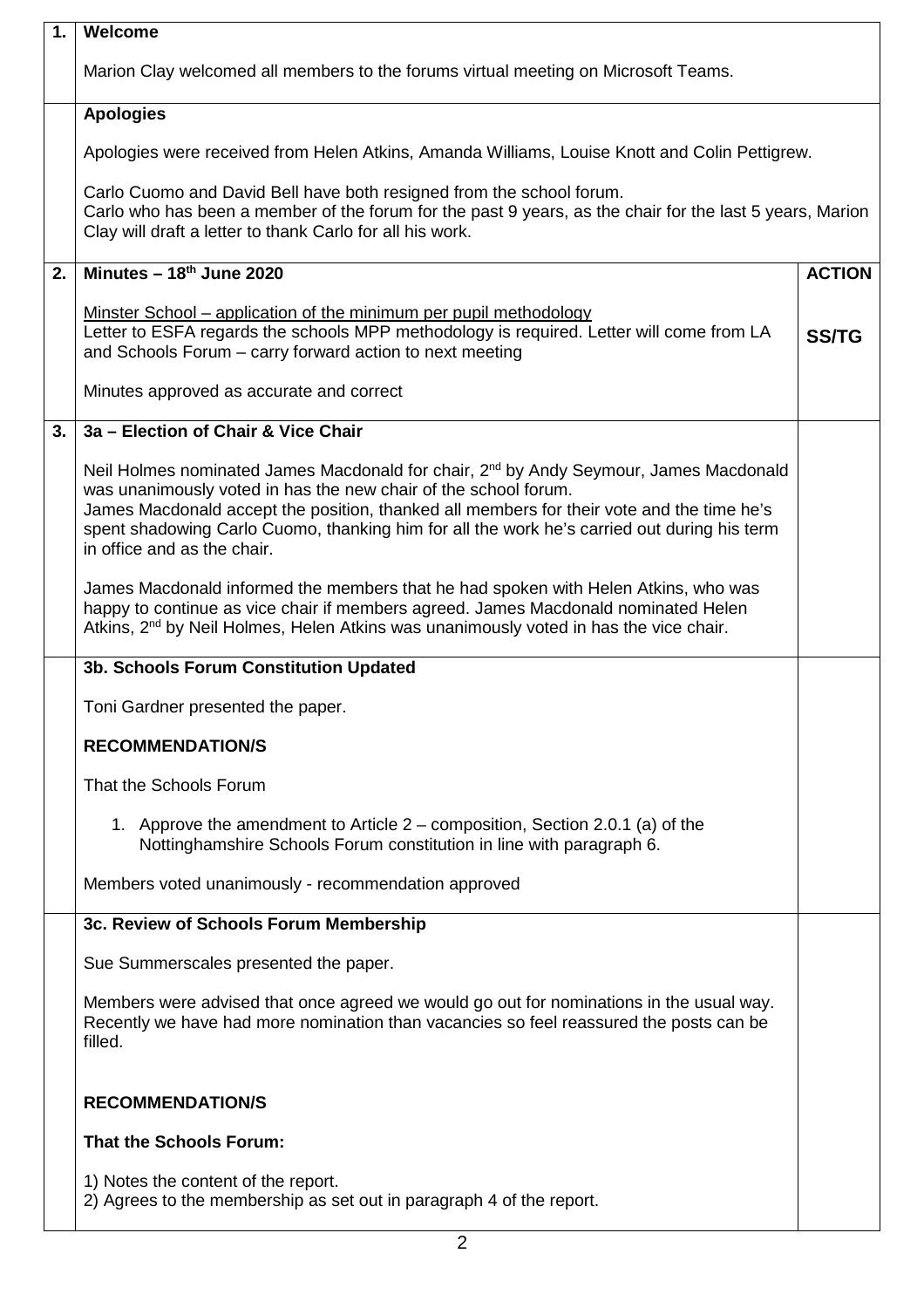| Report was noted and members voted unanimously to recommendation 2. The process to fill<br>the current vacancies will be started.                                                                                                                                                                                                                     | <b>TG</b> |
|-------------------------------------------------------------------------------------------------------------------------------------------------------------------------------------------------------------------------------------------------------------------------------------------------------------------------------------------------------|-----------|
| 3d Trade Union Facilities Financial Year 2020/21                                                                                                                                                                                                                                                                                                      |           |
| Marion Clay presented the paper.                                                                                                                                                                                                                                                                                                                      |           |
| It was explained that the buying into the scheme was so that a school / academy could<br>access a local representative if required, instead of having to wait for a regional, sometimes a<br>national representative, which can delay the process.                                                                                                    |           |
| There is no rebate for the fee paid it needs to be viewed as an insurance cover.                                                                                                                                                                                                                                                                      |           |
| James Macdonald reiterated the importance of local representative and the difference in time<br>between access a local representative versus a regional representative.                                                                                                                                                                               |           |
| Marion advised that all maintained schools have this service as the allocation is de-<br>delegated, but there are also several academies that buy into the scheme.                                                                                                                                                                                    |           |
| <b>RECOMMENDATION/S</b>                                                                                                                                                                                                                                                                                                                               |           |
| That the Schools Forum:                                                                                                                                                                                                                                                                                                                               |           |
| 1) Note the financial contents of the report                                                                                                                                                                                                                                                                                                          |           |
| The report was noted                                                                                                                                                                                                                                                                                                                                  |           |
| Early years representatives requested if and how they could contribute towards the trade<br>union buy in. Marion Clay believed it was only for schools and academies and that a<br>discussion would be required with HR and trade unions.                                                                                                             | AW /MC    |
| 3e Central School Services Block funding 2020-21                                                                                                                                                                                                                                                                                                      |           |
| Sue Summerscales presented the paper.                                                                                                                                                                                                                                                                                                                 |           |
| Advised members that during a 'East Midlands Finance' meeting ESFA representatives<br>advised that part of the decrease in the central spend was a trade off with treasury for the<br>increase in the other funding blocks. A decrease in 21-22 is also expect, the plan going<br>forward is to reduce each line until we reach the protected amount. |           |
| In June there was no plan for the £285,000 shortfall, this is outlined in point 7 of the report                                                                                                                                                                                                                                                       |           |
| options are still be looked and we will update forum members later in the financial year.                                                                                                                                                                                                                                                             |           |
| James Macdonald requested clarification regards reduction in the psychology service                                                                                                                                                                                                                                                                   |           |
| discussed.<br>Marion Clay advised that there is no plan to date for reducing the psychology service, and the<br>local authority may need to come back to forum and request to maintain the current levels.                                                                                                                                            |           |
| <b>RECOMMENDATION</b>                                                                                                                                                                                                                                                                                                                                 |           |
| That the Schools Forum:                                                                                                                                                                                                                                                                                                                               |           |
| 1) Approve the Authority's application to centrally retain funding within the Central School<br>Services Block for the services set out at Appendix A.                                                                                                                                                                                                |           |
| Members voted unanimously - recommendation approved                                                                                                                                                                                                                                                                                                   |           |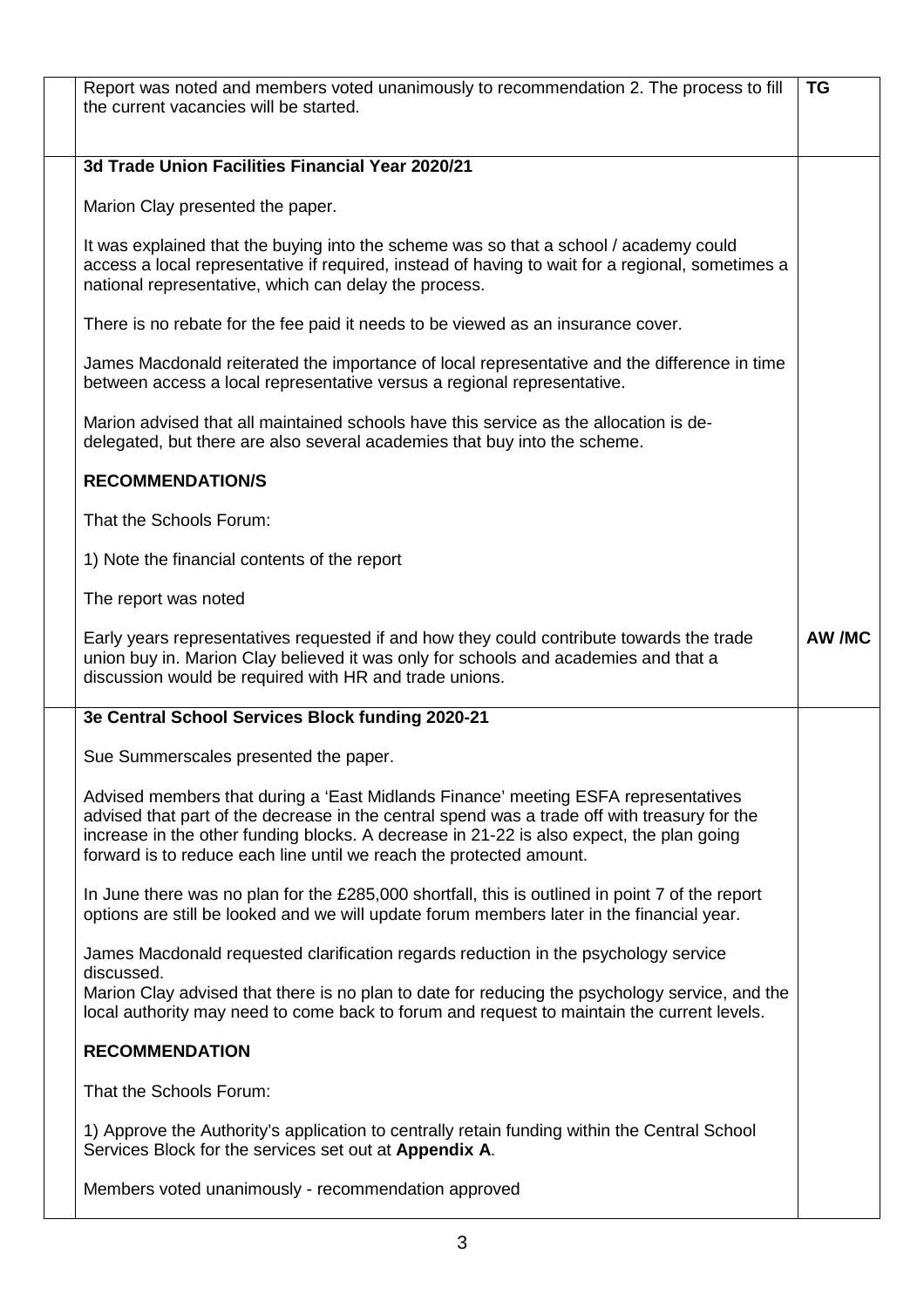#### **3f DSG Budget Monitoring**

Mark Needham presented the paper.

Figures are as at period 5 and points highlighted were the projected net growth and the lack of special school places as outlined in point 4 of the report. Members were advised that this overspend could increase, we are seeing a 43% increase at Portland and mainstream colleges have not yet to submit their returns.

Officers are considering the impact of this going forward and there is a call on the additional funding and additional growth.

Marion Clay advised further workings was required for the High Needs Block, Nottinghamshire figures are modest compared to other authorities. The intention is to look at this in leadership meeting, we do not want to spend next year's funding this year.

On a positive note, members were advised that Nottinghamshire has been identified in the top 10 for effectiveness and Marion will forward the report to members

**MC**

We currently have a small underspend on the Early Years block. The ESFA have advised that how the funding allocation is worked out, currently this is 5/12 Jan 2020 + 7/12 Jan 2021 (estimated) would change for this year. We will need to access the impact of this.

Overall the reserve is in surplus, but we need to have a plan if this was to go into a deficit.

Ly Toom left the meeting

#### **RECOMMENDATION**

That the Schools Forum:

1. That the Schools Forum notes the content of the report.

Report was noted.

#### **3g 2021/22 Consultation Update**

Sue Summerscales advised that the modelling tool had now been received and as in previous years a working party was required to look at the modelling that would then be presented to all members.

Members were advised on the following points: -

- Teacher grant and teacher pension have been rolled into the budget tool and the schools 20-21 baseline. £180 for primary and £265 for secondary. The amount is reflected in the minimum per pupil allocation and these amounts are £4,180 for primary and £5,415 for secondary.
- The IDACI data has been updated with the latest 2019 information, for 2020-21 the information was 2015 data, the impact of this will need to be looked at. This change would also impact the High Needs Block.
- Funding floor for all schools is 2% on pupil led funding.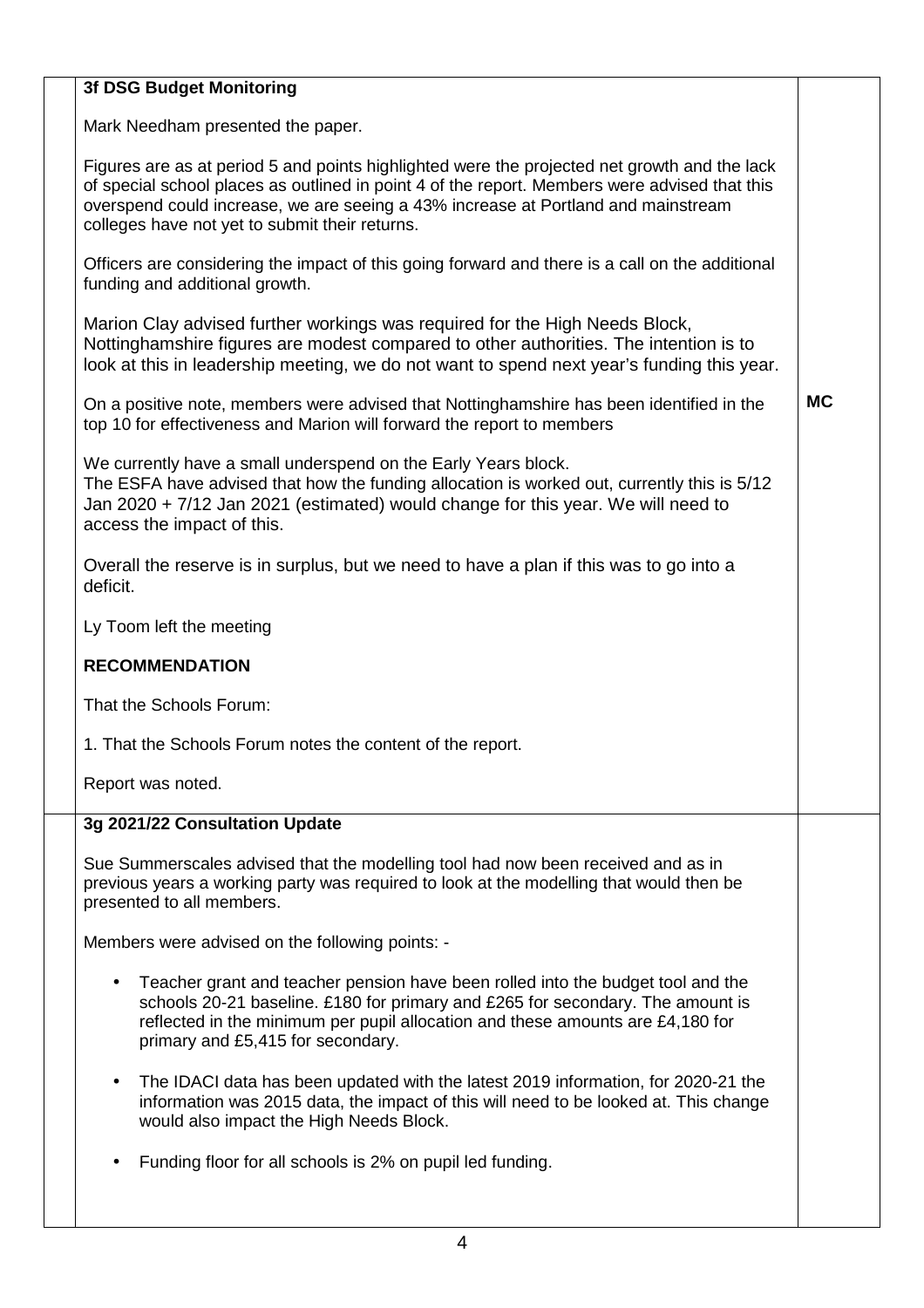|    | Other factors are seeing a 3% increase, except for sparsity where there as been a<br>significant increase especially at primary level, the maximum in 2020-21 was £26,071<br>for 2021-22 this has been increased to £45,000. In Nottinghamshire we currently have<br>12 eligible primaries and no secondaries.   |           |
|----|------------------------------------------------------------------------------------------------------------------------------------------------------------------------------------------------------------------------------------------------------------------------------------------------------------------|-----------|
|    | A primary school has approached the local authority regards the criteria and the<br>intention is to bring this back to forum when officers have had chance to investigate<br>this in more details.                                                                                                               |           |
|    | The distance is measure as the crow flies and not road distance a local authority can<br>request an exceptional change if schools are found to be disadvantaged by this<br>method. We know that the ESFA are looking into changing this to road distance<br>instead of as the crow flies for the 'hard' formula. |           |
|    | Gains cap is still allowed in local formulas, though it's currently not in the National<br>$\bullet$<br>Funding Formula or in Nottinghamshire's Local Formula.                                                                                                                                                   |           |
|    | Central government are still moving towards a hard formula, and there will be a wider<br>$\bullet$<br>consultation soon.                                                                                                                                                                                         |           |
|    | High Needs Block – there is an 8% increase to this block with the Teacher Pay Grant<br>$\bullet$<br>and Teacher pension grant included in the allocation.                                                                                                                                                        |           |
|    | The intention is to have consultation proposals for the next forum meeting in November, we<br>look to use the same unit values as in the National Funding Formula and mirror as we did in<br>2020-21.                                                                                                            |           |
|    | The areas we are looking at presently are sparsity, falling rolls and the primary growth fund.<br>In the past this has been set at 1 million, but early projection indicates a million is not needed.                                                                                                            |           |
|    | Working group has been planned in for 14 <sup>th</sup> October.                                                                                                                                                                                                                                                  |           |
|    | Forum members for working group: -<br><b>Pauline Corfield</b><br>Ben Waldram<br>James Macdonald<br><b>Colin Barnard</b><br>Fiona Jones<br>Anne Hall                                                                                                                                                              |           |
|    | James Macdonald asked if we knew why the Teacher Pay Grant and Teacher Pension Grant<br>had been included? This was because the government did not want separate grants going<br>forward.                                                                                                                        |           |
| 4. | <b>Any Other Business</b>                                                                                                                                                                                                                                                                                        |           |
|    | James Macdonald - requested a letter be drafted for Carlo Cuomo to express our thanks for<br>all the work and commitment he has shown to the forum. Marion Clay will draft a letter and it<br>would be signed by James Macdonald as the new chair of the forum and Colin Pettigrew.                              |           |
|    | A discussion was had on who else should sign this letter – Marion Clay would investigate this<br>and feedback                                                                                                                                                                                                    | <b>MC</b> |
|    | Members requested details of the academies all that had contributed to the trade union buy<br>$\mathsf{I}$                                                                                                                                                                                                       | <b>AW</b> |
|    | Laura Gapski asked with early years representatives included in the forum was there scope<br>to change the name from School's Forum to include Early Years within the title.                                                                                                                                     |           |